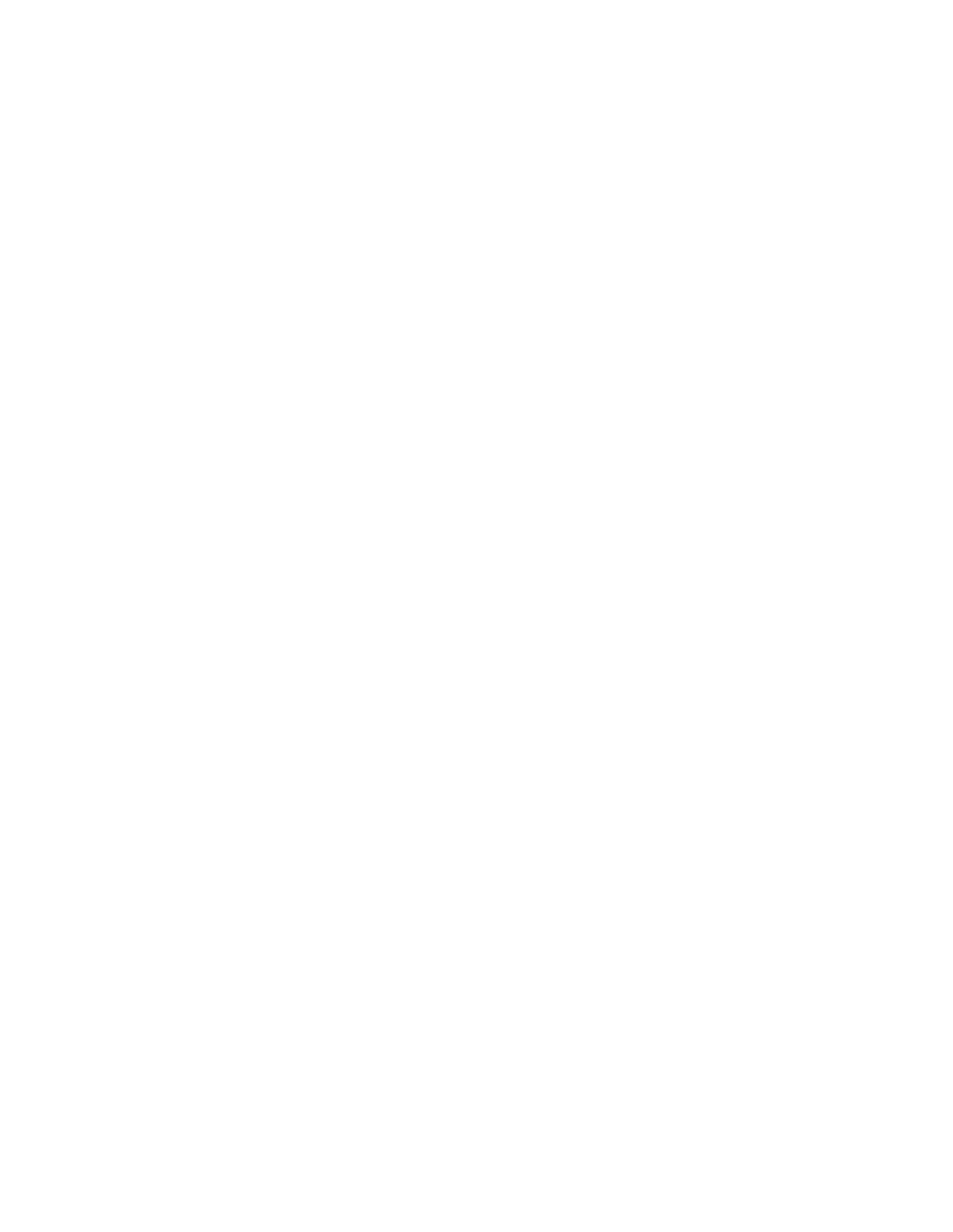# **EVALUATION OF TEL.A.VISION CURRICULUM IMPLEMENTATION AT BIG LAKE HIGH SCHOOL**

# **INTRODUCTION**

Big Lake High School is a comprehensive senior high school in the semi-rural town of Big Lake, Minnesota serving 930 students in grades 9-12. The school administration and staff have developed a Transition Program aimed at acclimating new 9th graders and increasing their chances for success as they transition from the community's middle school to the high school. The Transition Program includes Transition Day (a day set aside exclusively for 9th graders just before school starts in the fall) and then multiple elements carried out throughout the school year. One element of the school's Transition Program is the Tel.A.Vision curriculum. This curriculum asks students to create a short video describing who they are; what their special talents, strengths, and interests are; and what they envision for their future. Administration and staff incorporated this element with great anticipation about its potential to help students get to know each other and to begin to think in concrete ways about the direction they want to follow in their studies and in their lives as a whole.

Academic year 2011-2012 was the second year the school planned implemented the Tel.A.Vision curriculum. It was initially introduced during Transition Day and was then reintroduced and implemented in each 9th grade English class during the early weeks of the semester. A comprehensive evaluation plan for the benefit of both the Tel.A.Vision curriculum developer and the school was developed and is the focus of this report. In addition to producing reliable data, the evaluation project was designed to engage youth fully in the process and help them develop evaluation skills, team skills, and leadership skills. Eight 9<sup>th</sup> graders were recommended by the English teachers as potential volunteers and the evaluation consultant met with both students and staff to present an overview of the process. All eight students (two males and six females) made the decision to be part of the team. Late in the spring, scheduling conflicts required the male students to withdraw from the project, but all of the female students were able to participate for the entire time.

The student evaluator team worked under the guidance of an evaluation consultant who served as a subject matter expert, a guide and mentor, and a collaborator with the student evaluators. Each step of the process involved training, discussion, application activities, collaborative product development, and collaborative critique and revision. In order for the students to benefit in significant ways from the project and to take on ownership of the project, it was important to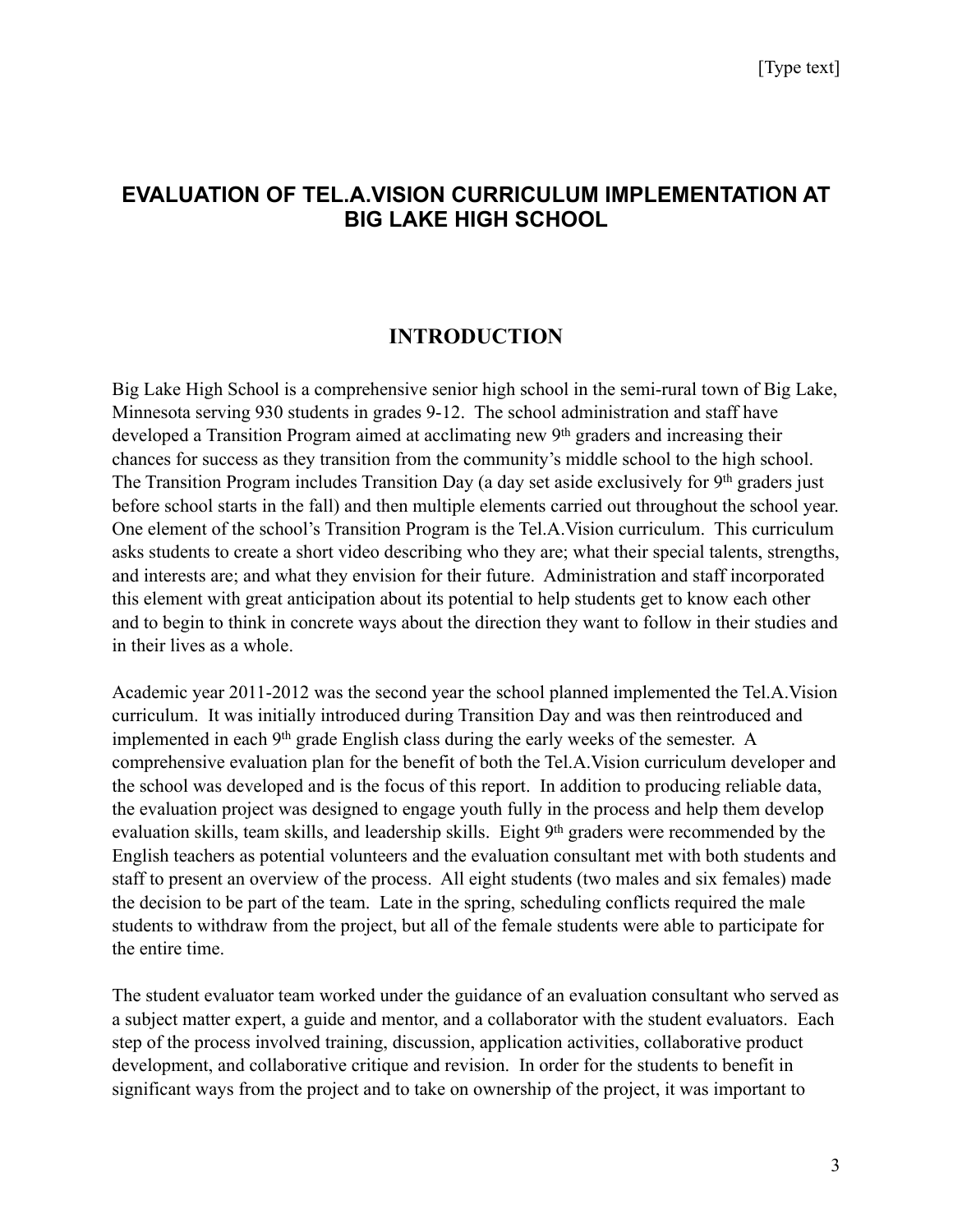gain their input and decision making on all aspects of the project and for the final products to reflect their work as much as that of the consultant. Time constraints were often a significant barrier to allowing student skills and work products to develop more fully, but both the process and the outcomes are reflective of their efforts and perspectives.

# *Originating Questions*

As indicated in the student evaluator Powerpoint report, the questions driving the evaluation came from both the Tel.A.Vision curriculum developer and from Big Lake High School students and staff.

Developer questions included:

- What works / doesn't work for this particular group and purpose?
- · What is the nature and degree of positive impact on the students?
- · What outcomes can be generalized to other groups?
- · What can we add to the research knowledge base regarding this curriculum?
- · What prior findings can we support and reinforce?
- · What new findings might we discover?
- · What insights can we gain for improving the curriculum?

Big Lake High School questions included:

- · Do our 9th graders benefit from the Tel.A.Vision curriculum? In what ways?
- · Do staff at the school benefit from the Tel.A.Vision curriculum? In what ways?
- · Can we document the student benefits?
- · Can we increase or solidify those benefits?
- · Should we continue to use it as part of the Transition to 9th Grade program?
- · Can we improve on how we deliver the curriculum?

Secondary to questions about the impact of the Tel.A.Vision curriculum were questions regarding the student evaluator model and process. The model and process were assessed on an informal basis throughout the year and during a video-taped interview with the student evaluator team during the spring of 2012. Questions regarding the model included:

- · What are the benefits of using this model?
- · What are the impacts on the students?
- · What are the impacts on the school?
- What are the key supports  $&$  challenges?
- · Should we use this model for other student or school initiatives?

# *Evaluation Components*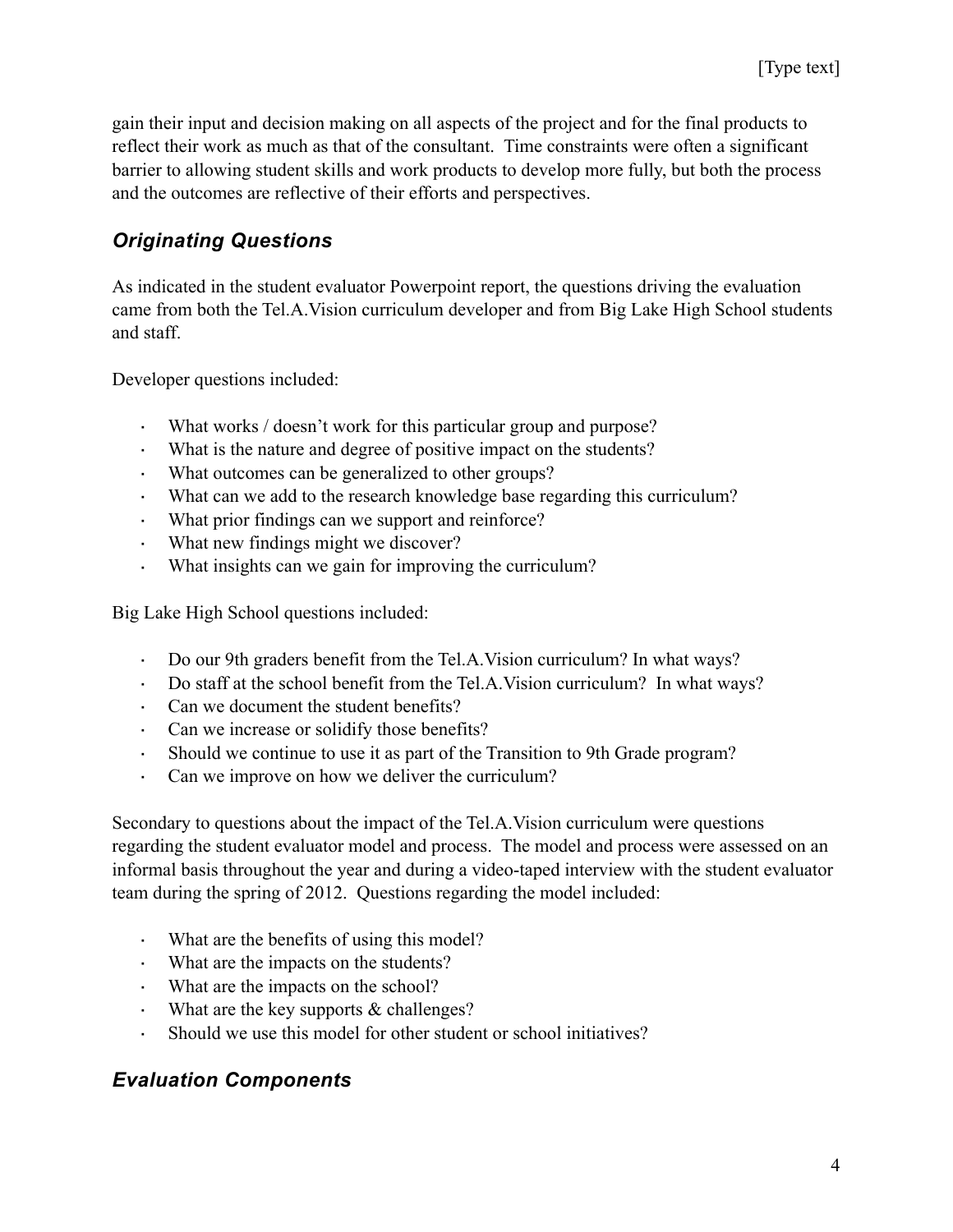The evaluation design involved two components – a student survey and student focus groups. Questions were aimed at understanding how students experienced the Tel.A.Vision curriculum program and at determining what kind of impacts the program had on the students. Multiple steps were involved in the development, implementation, and analysis of these evaluation components, as can be seen in Appendix 1. In addition to developing the survey instrument and the focus group protocol, student evaluators also learned and carried out the consent and invitation process.

### *Student Survey*

A necessarily interactive relationship existed between the development of the student survey instrument and the implementation of the student focus groups. After gaining skill at writing good survey questions, student evaluators developed a tentative survey instrument to assess the impact of the Tel.A.Vision program on fellow 9<sup>th</sup> graders. The development of these questions also helped inform the development of a focus group protocol. After conducting the focus groups, new information and insights were in turn used to refine and finalize the survey instrument.

Upon completion of question revisions, the survey was placed online within the school's Survey Monkey account and student volunteers were recruited to pilot test it for ease of use and question clarity. Pilot testing indicated that no substantive changes were needed and the survey was made available in February 2012 to all of the 9<sup>th</sup> grade students who had returned their consent forms. It should be noted that the 54 students who responded to the survey represented only 21% of the 9<sup>th</sup> grade class. In order to get a better response rate in the future, it has been suggested that responding to the survey be made a mandatory part of the Tel.A.Vision curriculum class assignment.

### *Focus Groups*

Prior to conducting peer focus groups, student evaluators learned the process of developing focus group questions, participated in mock focus groups, and then led practice focus groups about topics of personal interest. They then conducted two peer focus groups in December 2011 that were tape recorded and transcribed for analysis. The initial designed called for additional focus groups in February and April 2012 to see if the results remained consistent over time and student evaluators also hoped to conduct focus groups with teachers and parents. However, because of a variety of time-consuming and valuable projects that developed as a result of the evaluation, the student evaluators were unable to conduct these additional focus groups.

# *Organization of Findings*

Findings from the evaluation project are included in two separate documents. The current report summarizes the key outcomes of the Big Lake High School evaluation project while the lengthier *Data Addendum* accompanying the report provides detailed data from both the survey and the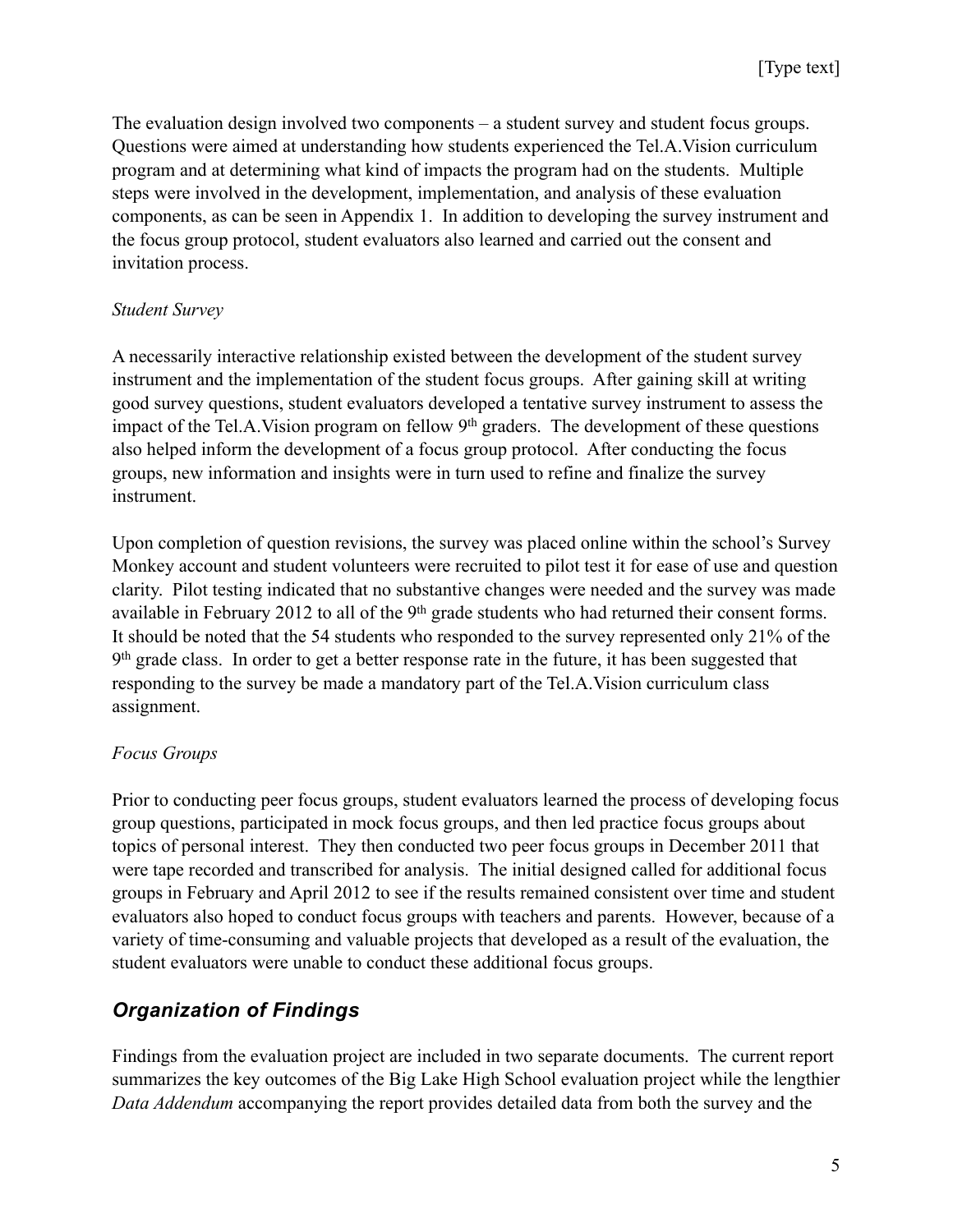focus groups that the reader may find useful for further exploration. In addition to providing more detailed data, the Addendum also provides snapshots of the data analysis process that was followed. Also accompanying the report is the Powerpoint report presented by student evaluators to key school personnel in May 2012.

### **TEL.A.VISION CURRICULUM OUTCOMES**

With guidance from the evaluation consultant, student evaluators coded, analyzed, and then synthesized data from the peer focus groups and then integrated the results with those from the student survey. The selected findings presented here are organized by the themes that emerged during the evaluation process. Comprehensive survey results and extensive focus group transcript data from which these findings were drawn can be found in the *Data Addendum*.

As noted previously, only 21% of the 9<sup>th</sup> graders responded to the survey. Student evaluators indicated that the 21% responding were generally considered "good" students. There was some speculation that this group of students may have taken the Tel.A.Vision assignment more seriously than others and may also have enjoyed it more. In combination with the voluntary nature of the participation, it is possible that the survey results are skewed more toward the positive than they would have been had all 9<sup>th</sup> graders completed the survey. But it is also possible that the same *pattern* of impacts would have been observed with 100% participation, even if the actual ratings ended up lower.

# *Summary of Key Tel.A.Vision Benefit[s1](#page-5-0)*

All data indicate that the Tel.A.Vision curriculum had significantly positive impacts on the students who participated in the evaluation, including:

- · Increased self confidence
- · Excitement about the future
- · Motivation to succeed in life
- · More serious view of school work
- Improved relationships with classmates and English teachers
- Special appreciation of the positive attention received from peers  $\&$  teachers

# *Overall Experience*

There was a rather dramatic difference in student reaction to Tel.A.Vision when first introduced to it as compared to their reaction once they became engaged with it and then completed it. Only 28% of the students had an initial positive reaction, while 30% felt negatively about it and 42%

<span id="page-5-0"></span><sup>&</sup>lt;sup>1</sup> See "Benefit and Recommendation Summary" in Appendix 2 for additional information.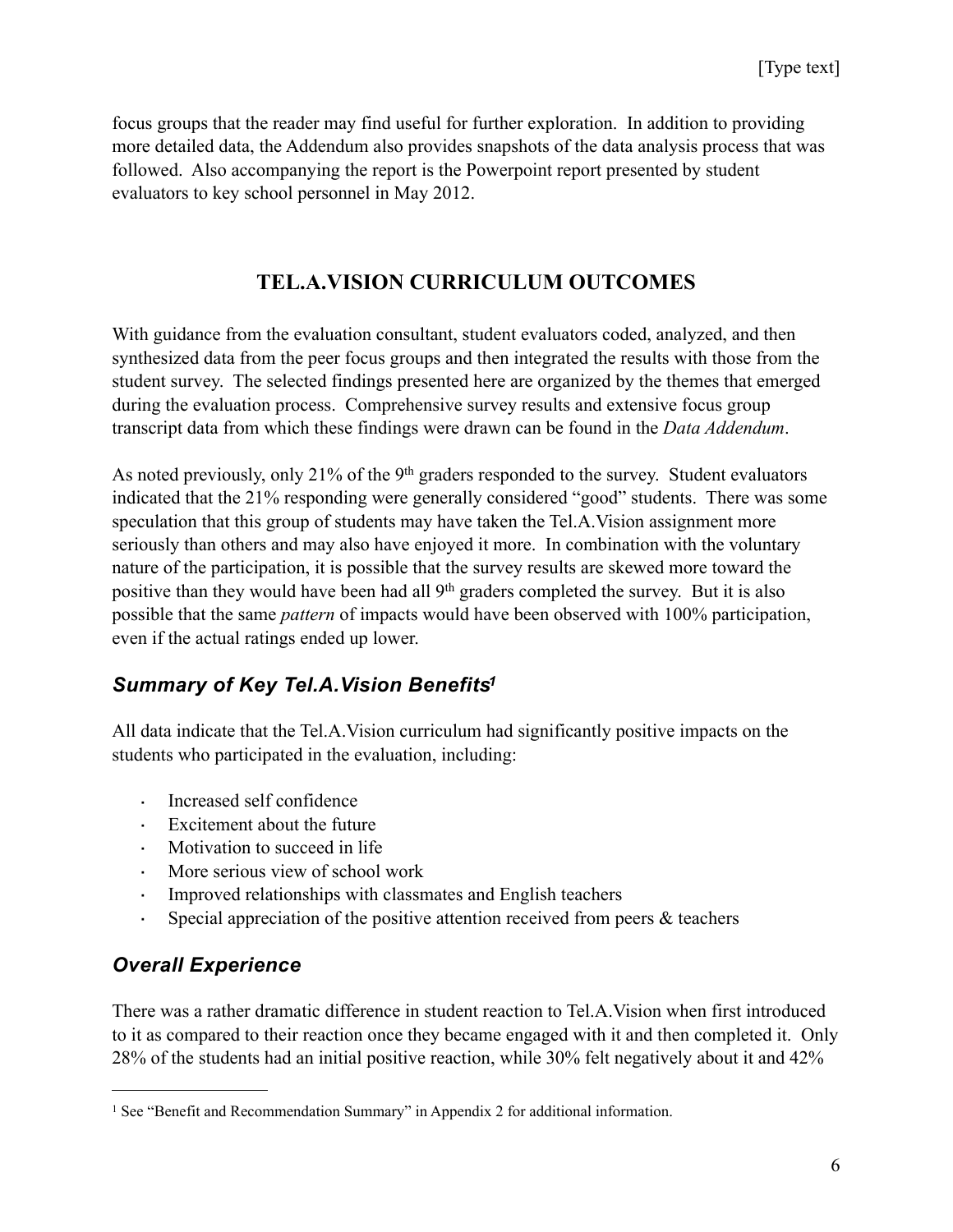felt neutral. By contrast, later reaction was 85% positive, 11% neutral, and only 4% negative. This clear change of perspective is indicative of a need to improve the initial presentation but is simultaneously promising regarding the power of the curriculum once students do become engaged.

A similar and corroborating pattern was found in student responses related to feeling words. A selection of both positive and negative feeling words was added to the survey based on focus group responses and students were asked to select the words that were applicable to them. As can be seen in the chart below, there was a significant increase in the choice of positive feeling words as the students got engaged with the Tel.A.Vision curriculum and an even more significant decrease in the choice of negative feeling words.

| Word       | Felt this way when<br>I FIRST STARTED<br>making my TAV | Felt this way when I<br><b>GOT FURTHER INTO</b><br>making my video | % change |
|------------|--------------------------------------------------------|--------------------------------------------------------------------|----------|
| Fun        | 32%                                                    | 85%                                                                | 53%      |
| Excitig    | 37%                                                    | 81%                                                                | 44%      |
| Motiating  | 36%                                                    | 78%                                                                | 42%      |
| Freeing    | 34%                                                    | 81%                                                                | 47%      |
| Energizing | 31%                                                    | 86%                                                                | 55%      |
|            |                                                        |                                                                    |          |
| Boring     | 89%                                                    | 20%                                                                | -69%     |
| Stressful  | 81%                                                    | 29%                                                                | $-52%$   |
| Confusing  | 95%                                                    | 15%                                                                | $-80%$   |
| Frustratig | 93%                                                    | 24%                                                                | $-69%$   |
| Hard       | 96%                                                    | 18%                                                                | $-77%$   |
| Limitig    | 62%                                                    | 46%                                                                | $-15%$   |

# *View of Future*

All survey questions about how the Tel.A.Vision curriculum impacted students' views of their future resulted in high positive scores.

- · 96% said they were able to picture themselves actually doing what they put in their video
- · 94% said they incorporated realistic goals for their future
- · 83% said that the Tel.A.vision curriculum helped them organize their thoughts about their future
- · 81% said that the assignment helped them think more clearly about their future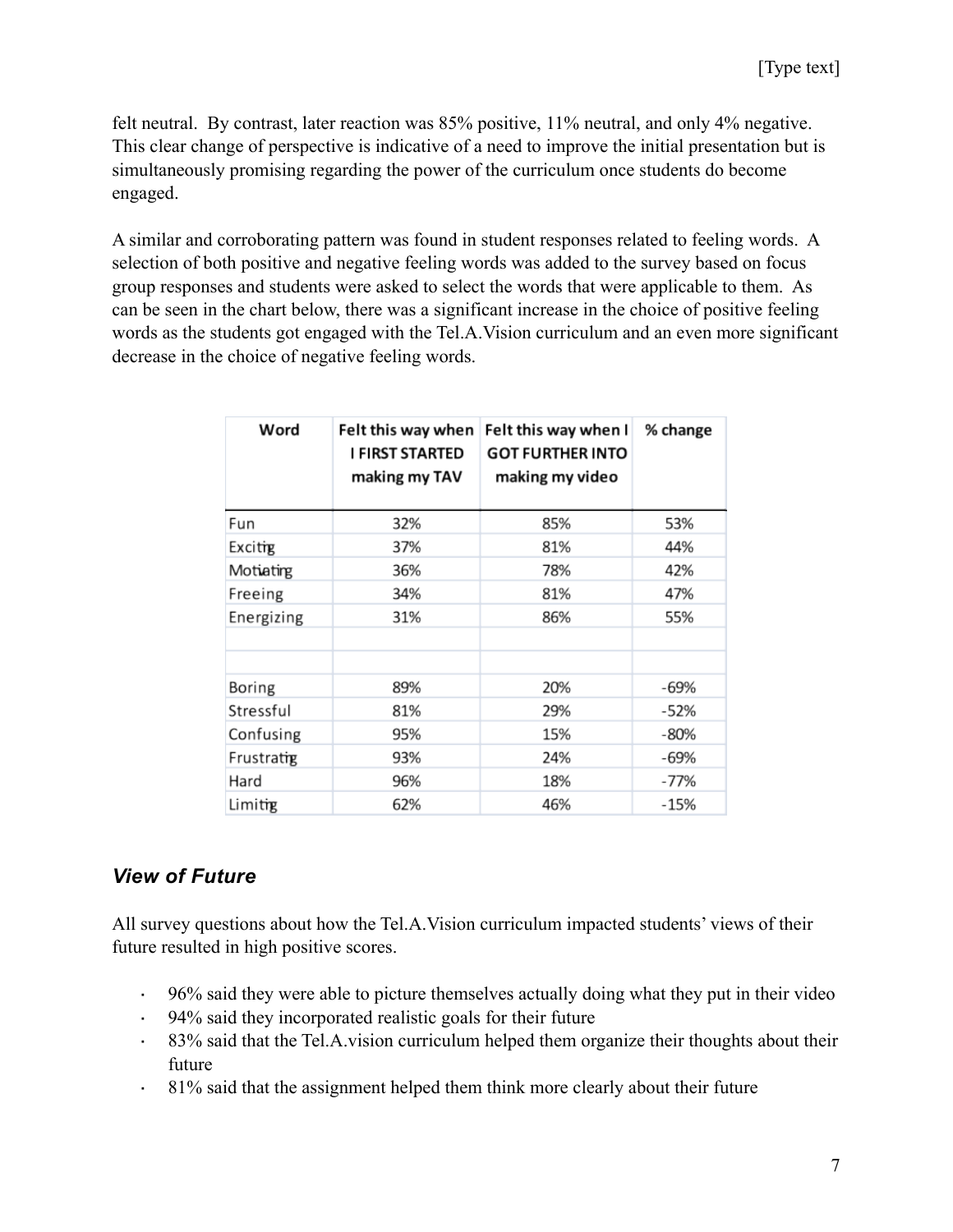- · 83% said that making the video made them feel positive and excited about their future
- · 79% said that making the video helped them think in new ways about their future options

Examples of related student comments include:

- · *"I liked seeing all the things I truly want to do in life. It's more then I originally thought".*
- · *"It was fun and easy to make. It really made you think about your future and your future goals."*
- · *"Like when you actually…umm…when you actually broke things down and then you put 'em on the TelAVision you realized "oh wow, I could actually do this!"*
- · *"You could think of, like, a small idea. And then, like, by the time you write it out it gives you more ideas about what you have to do to accomplish the one you wanted in the beginning."*

One area noted in the survey about the future suggested that students felt strongly that a second Tel.A.Vision video should be made by seniors during their twelfth grade experience so they can compare their views from 9<sup>th</sup> grade expectations/visions and be able to note the change in goals and perspectives. Approximately 2/3 of all the students either agreed or strongly agreed that this should occur. It indicates that the process of Tel.A.Vision was viewed as forward thinking; helping students to think and plan for their future.

# *View of Self*

There was some inconsistency in the survey results when students were asked about impacts on their view of themselves. For example, 76% said that making the video increased their appreciation of their unique strengths and abilities and 64% said that it increased their selfconfidence. However, a later question indicated that only 37% experienced an increase in selfconfidence. Despite this apparent inconsistency, open-ended comments on the survey and comments made during the focus groups suggest that an increase in self-confidence was common. As one student stated:

*"It made me freel like…umm..well, it made me kind of feel proud. You know…after you write those things out you realize you could accomplish it…and you would feel proud if you did accomplish it."*

# *View of School Work*

When asked about how Tel.A.Vision impacted their view of their schoolwork, 67% said it helped them see more *purpose* to their school work and 59% said it helped them take their school work more *seriously*. Although these percentages are lower than those for some other areas, only 9% and 11% respectively responded that Tel.A.Vision did not help them see more purpose or take their school work more seriously. The rest of the responses were neutral. Given that the student participants had been described as "good" students, and largely advance placement students, it is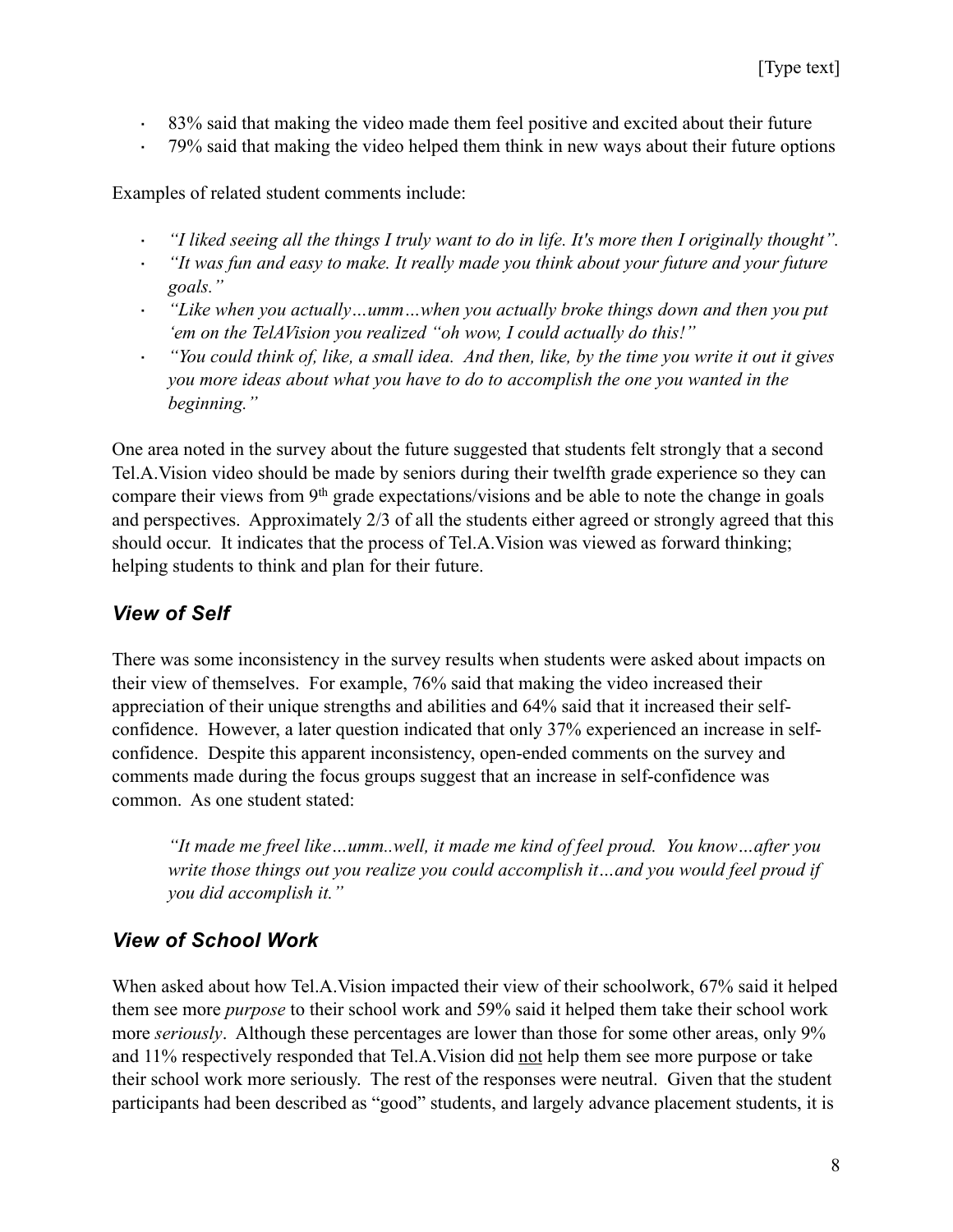possible that the relatively high rate of neutral responses may indicate that many of them already take their school work more seriously than the average student.

### *Classmate Relationships*

Both the survey and the focus groups indicated that students felt overwhelmingly positive about learning more about their classmates and having their classmates learn more about them. Responses about this experience are threaded throughout the survey in response to several of the questions. However, direct questions about impact on classmate relationships in their English classes (where they did the videos) yielded much lower positives, averaging about 33%. As the survey results were integrated with the focus group transcripts, this issue generated a great deal of discussion. The lower positive scores seem to reflect a substantial variation in the individual English classrooms as much or more than they reflect the impact of the Tel.A.Vision program. For example, in one class students saw a dramatic increase in interaction after the videos were made, saw new friendships being formed, and saw other friendships being strengthened. But in another class, the students already interacted extensively and they did not see a change. Even without this possible reason for the lower positive scores, having one third of the students observe and/or experience stronger classmate relationships is very important.

# *Teacher Relationships*

Seventy-two percent of the students said they felt their English teacher understands more about who they are, while 8% did not agree and 20% were neutral. During the focus groups, students described this as a positive benefit that they wished could be expanded in two ways:

- 1. Have more opportunities for other teachers to see their videos.
- 2. Have the teachers all make videos of themselves to share with the students.

Anecdotally, several school staff that talked about the ways student videos helped them substantially in their relationships with the students. For example, school administrators and the 9th grade counselor discussed viewing the videos before meeting with individual students and gaining significant insight into who the student was and what their interests were. Similarly, the media center director saw numerous videos and discussed at length how much it helped her in her interactions with students.

(Note: The reader is also referred to the "Tel.A.Vision Implementation Reactions" of this report for additional comments relevant to student-teacher relationships.)

# **TEL.A.VISION WEBSITE REACTIONS**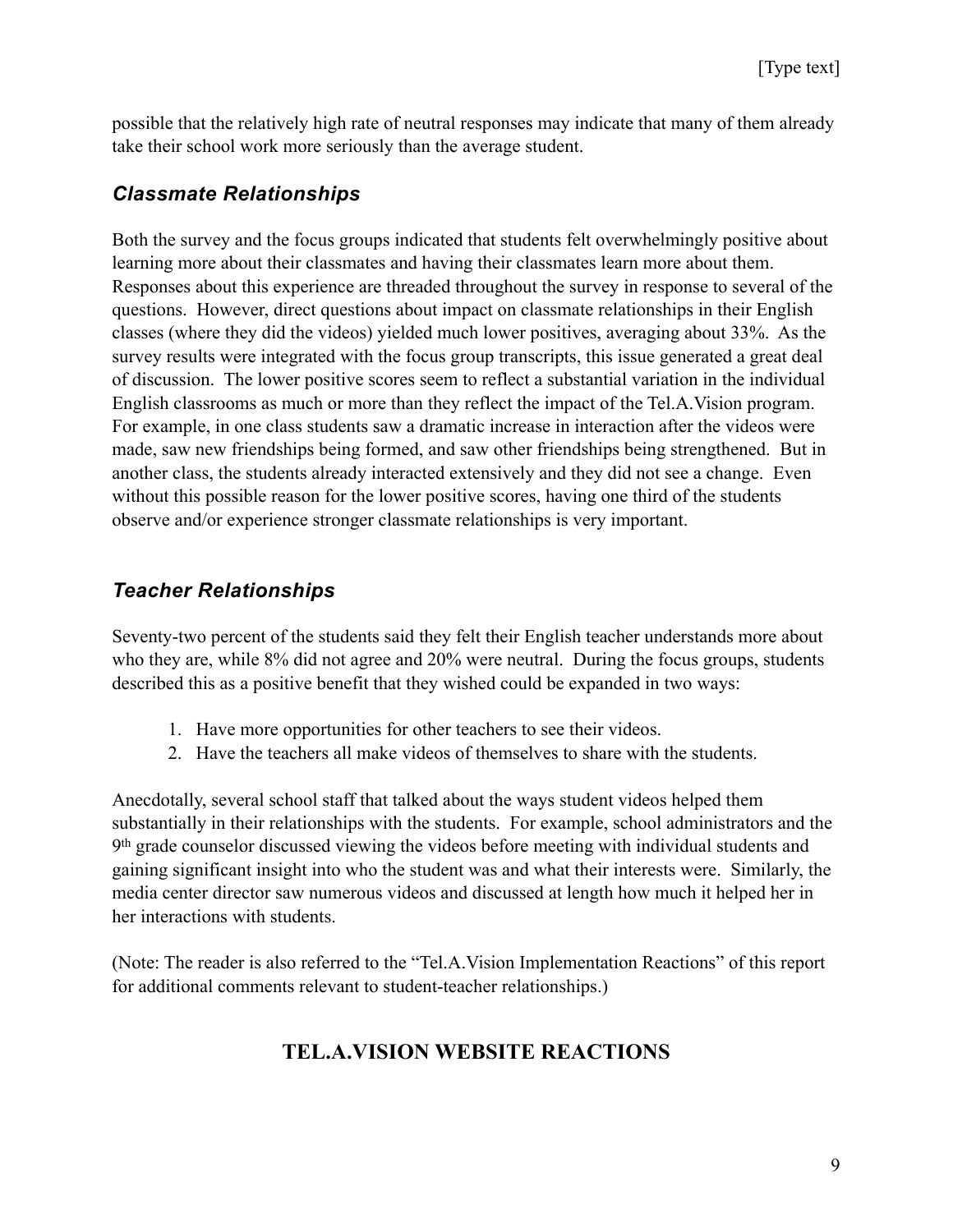The survey responses regarding the Tel.A.Vision website were surprisingly positive in light of the comments made during the focus groups. The students in the focus groups had both positive and negative feedback to provide regarding the website, but a few negative comments seemed to dominate. The most consistently negative in the focus groups and in the survey was the lack of good music choices that the students could relate to. Other aspects of the website – transitions, navigation, sample videos and tutorials, etc. – were more positive but also had a much wider range of responses. Website questions consistently produced more opposing viewpoints than other types of questions, with the results averaging out to somewhere in the middle of the rating scale. Such results fail to indicate either strong positive or strong negative patterns, but do suggest that each area of the website would benefit from improvement. Details for each website question can be found on the survey spreadsheets in the *Data Addendum*.

One aspect of the website that was not asked about in the survey but that came up several times was the difficulty of locating and opening individual videos without having to work with the videos from an entire class. Students wanted an easier and less cumbersome way to access their own videos.

### **TEL.A.VISION IMPLEMENTATION REACTIONS**

Among the responses with lower than average scores were those related to the introduction and teaching of the Tel.A.Vision curriculum. Survey results, focus group comments, and discussions with the student evaluator team all indicated that this was an area that could easily and effectively be improved. The student evaluators began planning ways to improve these two areas near the beginning of the evaluation project and it was out of these efforts that several of the spin-off activities listed below evolved.

#### *Tel.A.Vision Introduction*

Many students commented on their poor initial reaction to Tel.A.Vision when it was introduced as part of Transition Day. Students tended to view it as just another "school assignment" that they would be required to do that did not seem interesting or valuable, much less motivating. Their initial reaction has been discussed from one perspective above, but student evaluators also focused on another perspective. Rather than wait and "hope" for a more positive response after students became engaged in the process, student evaluators wanted to make it more appealing and exciting when it was first introduced. For example:

· *"I know that when we had 9th grade orientation day…on the first day of school…that they introduced it to us. But I was thinking…when they first introduced it I thought it was going to be really boring. And then once I got into it, it was really fun. So what I think would be a good idea is that we…umm…have people who have done the TelAVision before be the ones to introduce it. Because I know that it was the teachers…um…second year, I think, doing it…and it didn't sound interesting at all."*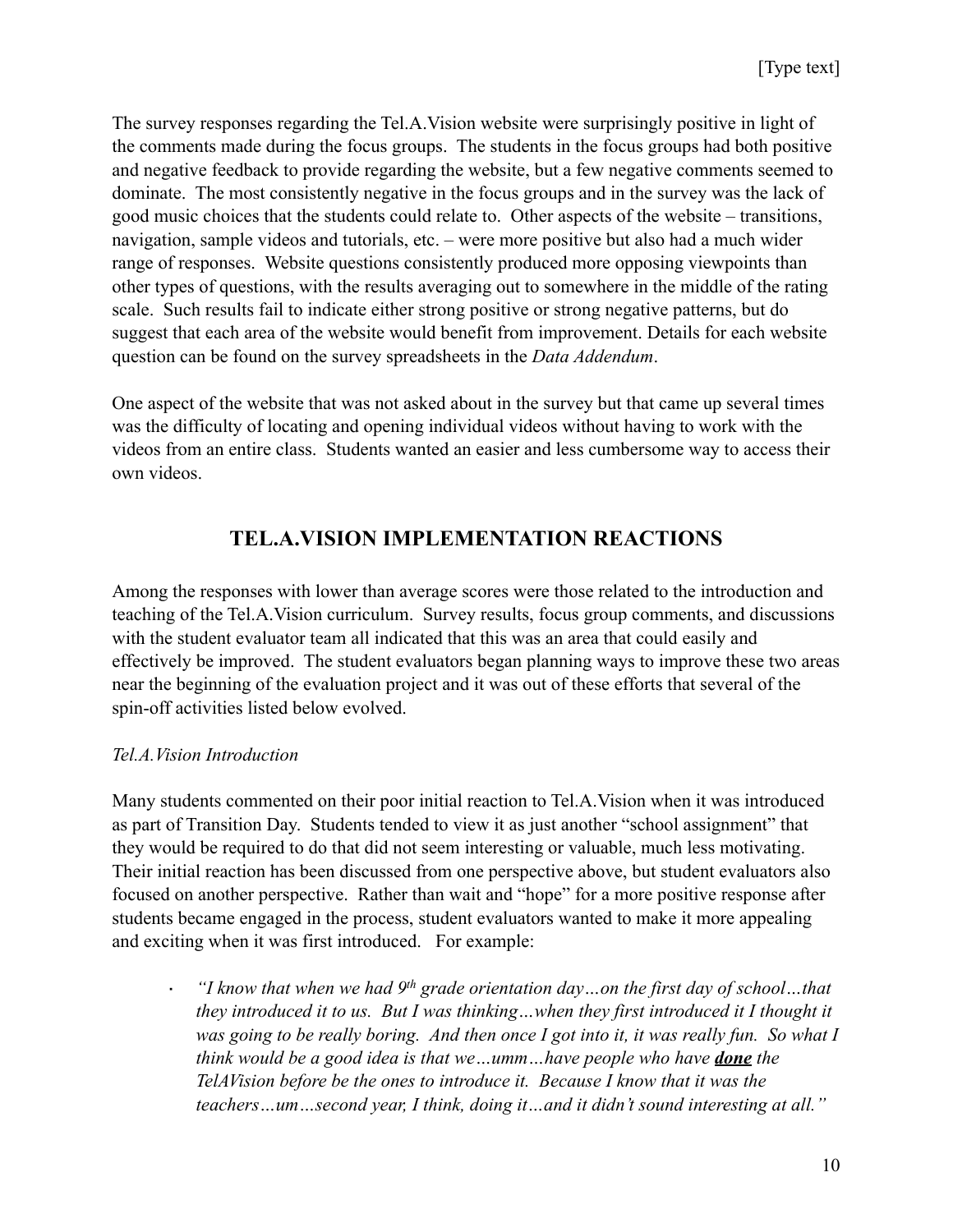· *"OK, so it would be more fun to have someone who's actually done a TelAVision… somebody who went through the whole process…and actually had a good time doing it…and put in the effort. They should explain it."*

Student evaluators will introduce the Tel.A.Vision curriculum on Transition Day and will be using a variety of strategies to convey their own enthusiasm. They are using the Tel.A.Vision website to create an introduction to the curriculum and also using it to introduce themselves and others in the 10th grade as resources for the new 9th graders. They will also show a composite video from those they made. In general, they will draw on their personal experience as peers to present the Tel.A.Vision curriculum as an exciting and valuable opportunity.

### *Tel.A.Vision Classroom Implementation*

There was substantial variation across classrooms regarding the way in which Tel.A.Vision was reintroduced and implemented. Some of the variation was based on degree of teacher knowledge and experience and some was based on supporting strategies that may or may not have been included. For example, in at least one of the classrooms the teacher was very familiar with the curriculum and had also developed a planner for the students with additional instructions and tips. These factors helped make the implementation a more positive experience.

- · *"Like, I know last year, they were just told to make a video…and then this year there was more of like a planning step in it. Did you guys like the whole thing in our planner?"*
- · *"It helped a lot."*
- · *"[It]…really helped me organize…when I first went on, it was kind of overwhelming. 'Cause I didn't know where something was…or I didn't now how to do this or how to do that, but when I looked in the planner, there was like step by step instructions…"*

By contrast, in at least one classroom the teacher was unfamiliar with the curriculum and/or did not provide additional instruction. These factors made the implementation less positive, at least initially.

- · *"At first it was really confusing because honestly we didn't know much about it. 'Cause all we had to go by was stuff in our planner…and by what our teacher said…'cause our teacher didn't know much about it…"*
- · *"I would change the teachers' understanding of it. Because I know that my teacher just said 'Here [unintelligible] project. Here's the instructions. Ready, set, go.' And I had to…figure it out kinda by myself. I had to go on the website. I had to go…just like look at it…figure out where everything was and how to use it. How to put this there. How to add pictures…and…how do you add music…and stuff like that."*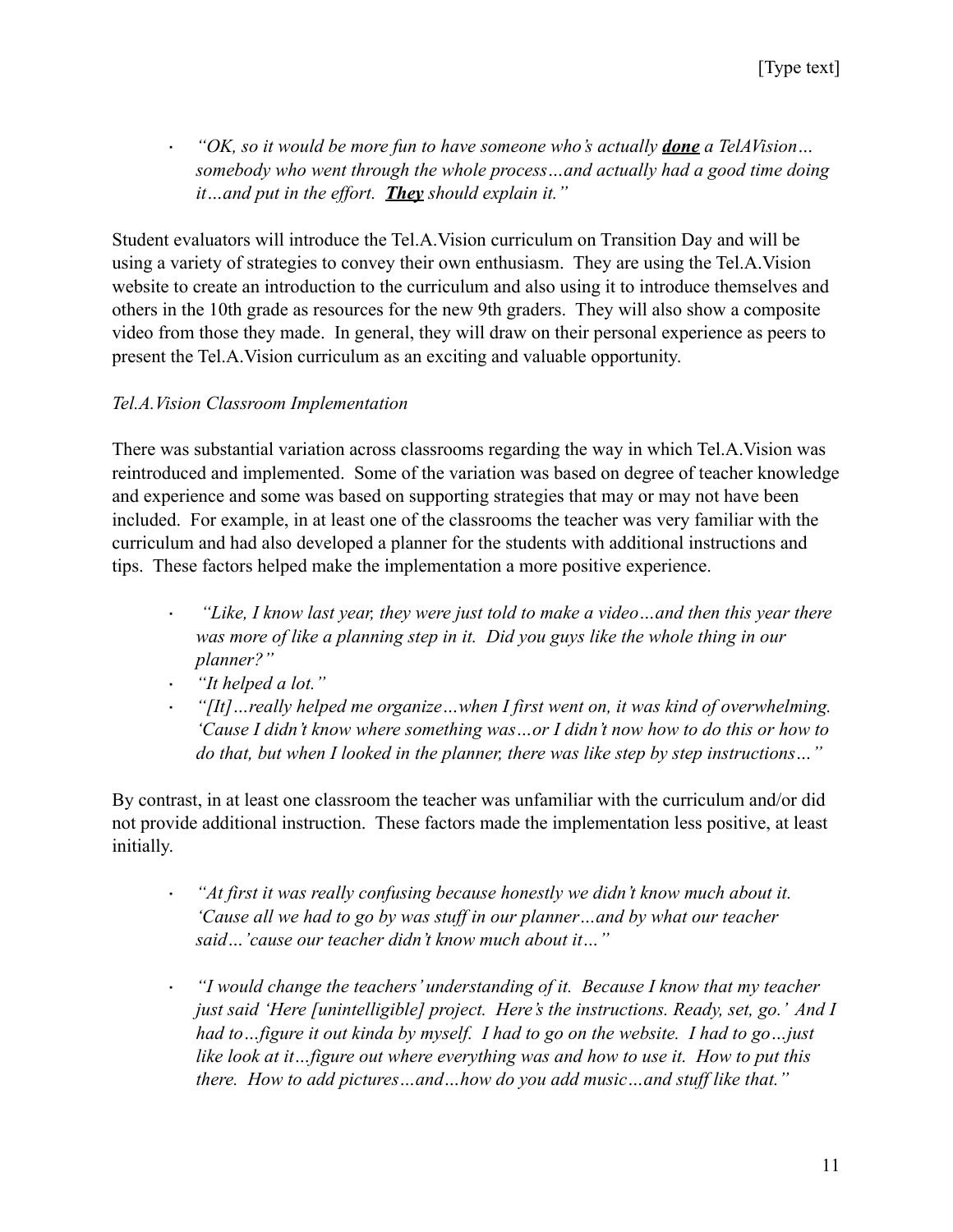In order to continue and extend what they hope will be an enthusiastic attitude toward the Tel.A.Vision Curriculum, the student evaluators will reintroduce the curriculum in each English classroom and then mentor the 9th graders through the process. They expect that their familiarity with the curriculum, their concrete assistance throughout the video development stages, and their own positive attitudes will work together to create an energetic and positive climate for creating the videos.

#### *Teacher Videos*

Another idea that emerged several times during the evaluation was a suggestion that each English teacher make their own Tel.A.Vision. In addition to ensuring that teachers were familiar with the technology, students were eager to learn about their teachers' lives prior to teaching at Big Lake High School. In particular, students wanted to know what their teachers were like in high school, what they wanted for their own futures, and what path they followed to get there. Besides being interesting, students thought this would help contribute to a more meaningful climate for creating and sharing videos about themselves and their dreams for their futures. Students were also interested in having all Big Lake High School teachers create a video – not just the English teachers – and thought they might even be able to feature one per week on their school news studio broadcast. It should be noted that some teachers have in fact made their own Tel.A.Vision videos but not many, and they did not seem to use them as an integral part of the curriculum implementation for the students.

### **STUDENT EVALUATOR OUTCOMES**

As mentioned previously, the student evaluator model was assessed on an informal basis throughout the year and during a video-taped interview with the student evaluators during the spring of 2012. The student evaluator team experienced substantial growth and development throughout the year as they became more confident about their individual and collective abilities and as they formed new kinds of bonds. Virtually all members of the team talked about how open they learned to be with each other, how much they learned from each other, and how much their confidence in themselves and each other grew. Although the students knew each other by name prior to the evaluation project, none of them were in the same social groups and were quite amazed at how close they felt as a result of the evaluation project.

### *Summary of Key Student Evaluator Benefits*

- · Understanding the value of gathering data to inform decisions
- · Trust in their ability to manage a complex project
- · New respect for, and trust in, school staff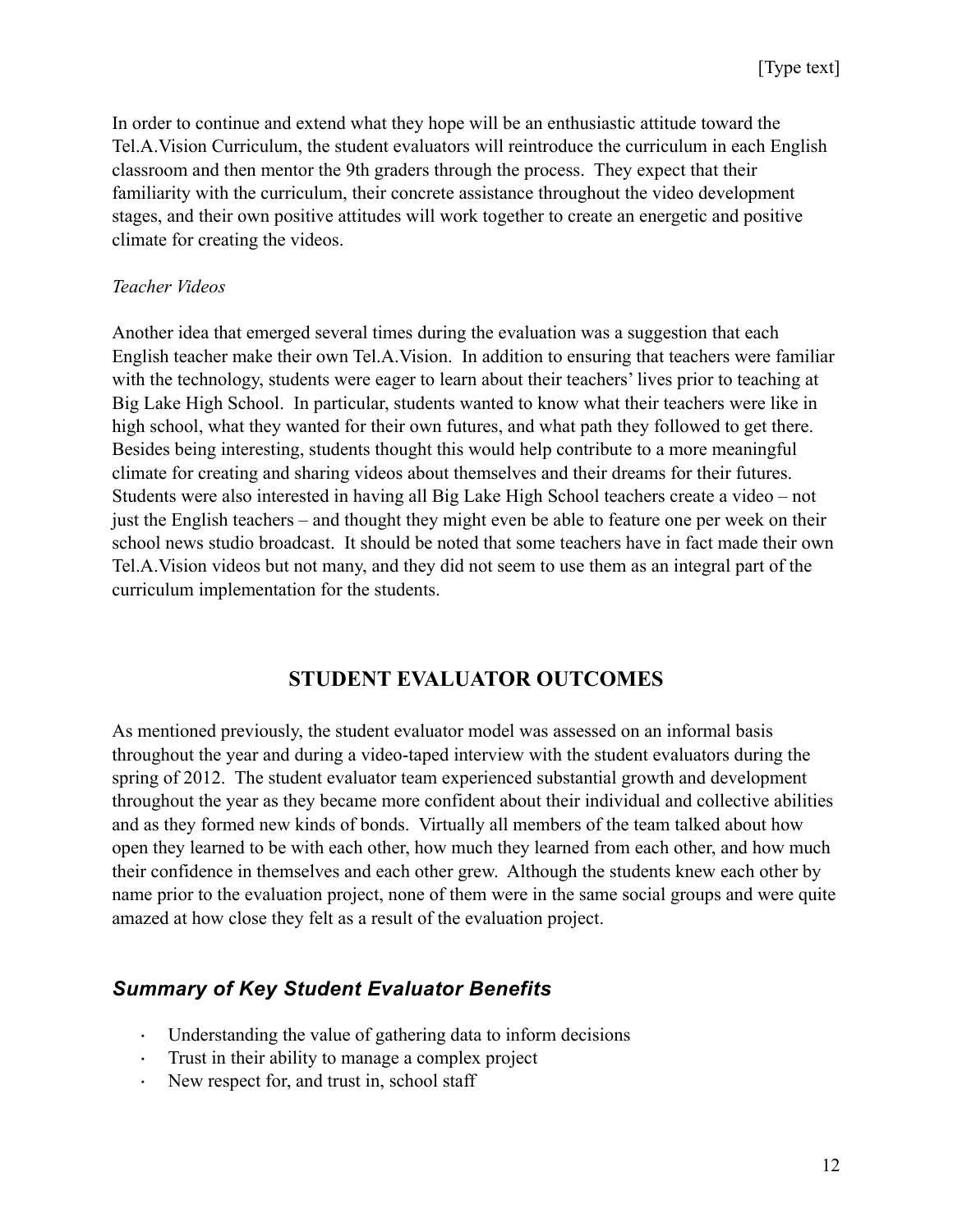- · Motivation, confidence, and determination to continue to lead change processes in their school
- Recognition of the power of a collaborative group to:
	- address problems
	- form bonds
	- break down barriers to relationships (e.g. use in future to break down barriers across cliques.)

# *Spin-Off Projects & Activities*

As the evaluation progressed, the student evaluators took on additional projects and activities that grew directly out of the evaluation. Of particular significance to future evaluation outcomes are the introduction and implementation changes referenced above that are being undertaken by the student evaluator team with the approval, cooperation, and gratitude of the Transition Committee. There were also several other activities "above and beyond" the initial goal of conducting the evaluation itself that reflect the student evaluators' motivation, creativity, and enthusiasm. The abbreviated chart below demonstrates the number and type of additional projects and activities that became a part of the student evaluator work and it is this dynamic that shows the true power and potential of a collaborative student initiative such as the Tel.A.Vision evaluation. The additional activities moved the students into collaborative efforts with the school's Transition Committee, with the English teachers for next year's 9<sup>th</sup> graders as they prepare to mentor that class with the Tel.A.Vision program, with the video editing program at the high school, and with a school counselor who helped them create an "Introduction to Big Lake High School" video. In addition, the student evaluators were invited to deliver a presentation about the evaluation project at both a national and a regional conference.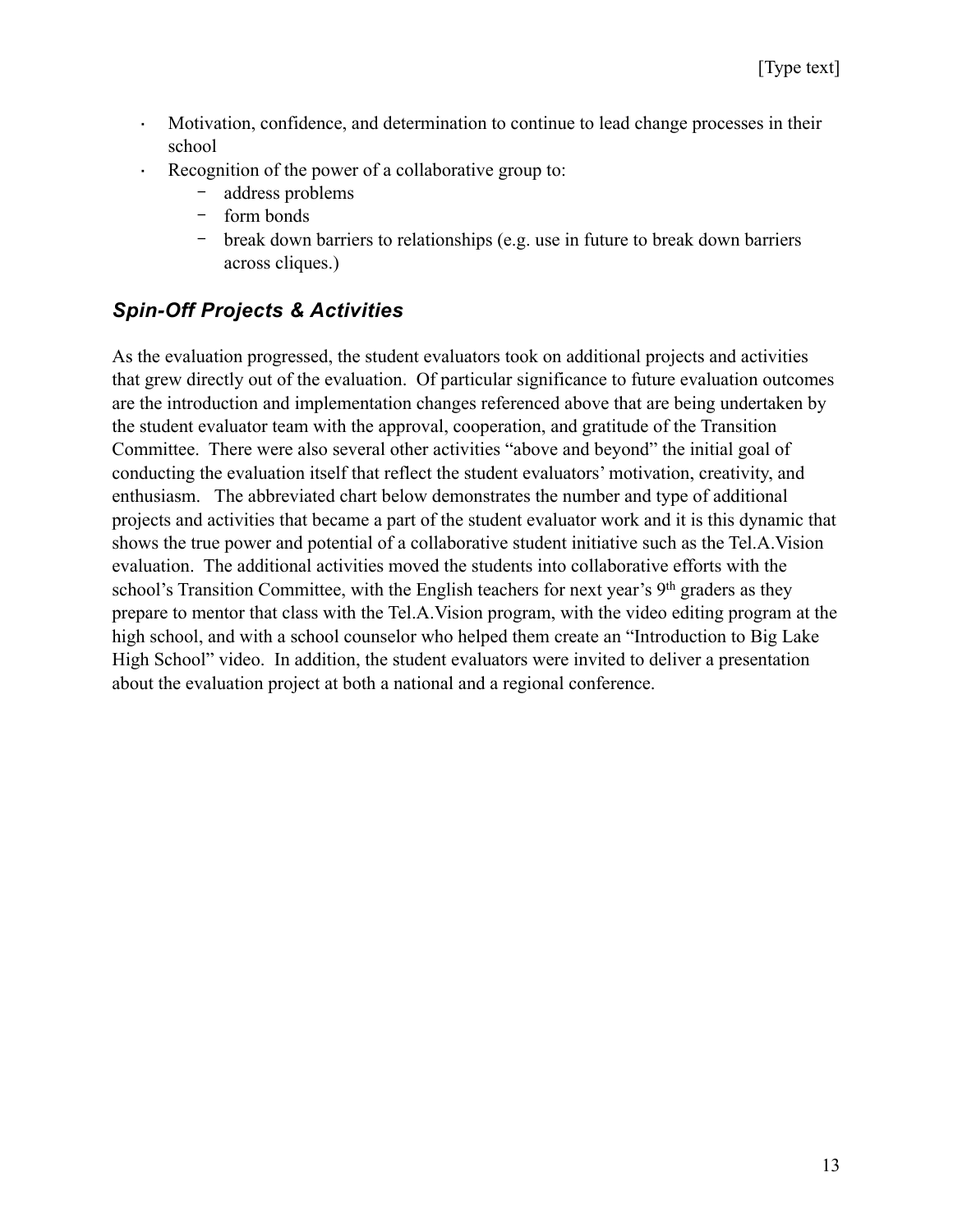### [Type text]



# *Leadership Core*

The student evaluator team is determined to continue the kind of collaborative work and school leadership represented by the evaluation project. They are ready and eager to serve as a core leadership team that can have transformative impacts for themselves, new student participants, and the school climate as a whole. In order to realize this promise, the school will need to take ownership of and build on the momentum. At least one dedicated school staff member and a designated permanent "place" in the school structure are the logical next steps.

# **IMPLEMENTATION SUPPORTS & CONSTRAINTS**

### *Supports*

It would be difficult to imagine a more conducive school environment than Big Lake High School for implementing the Tel.A.Vision evaluation project. The administration was supportive, generous with the student time allocated to the project, and as flexible as possible when the need arose. Key staff remained involved and helpful throughout the year. Equipment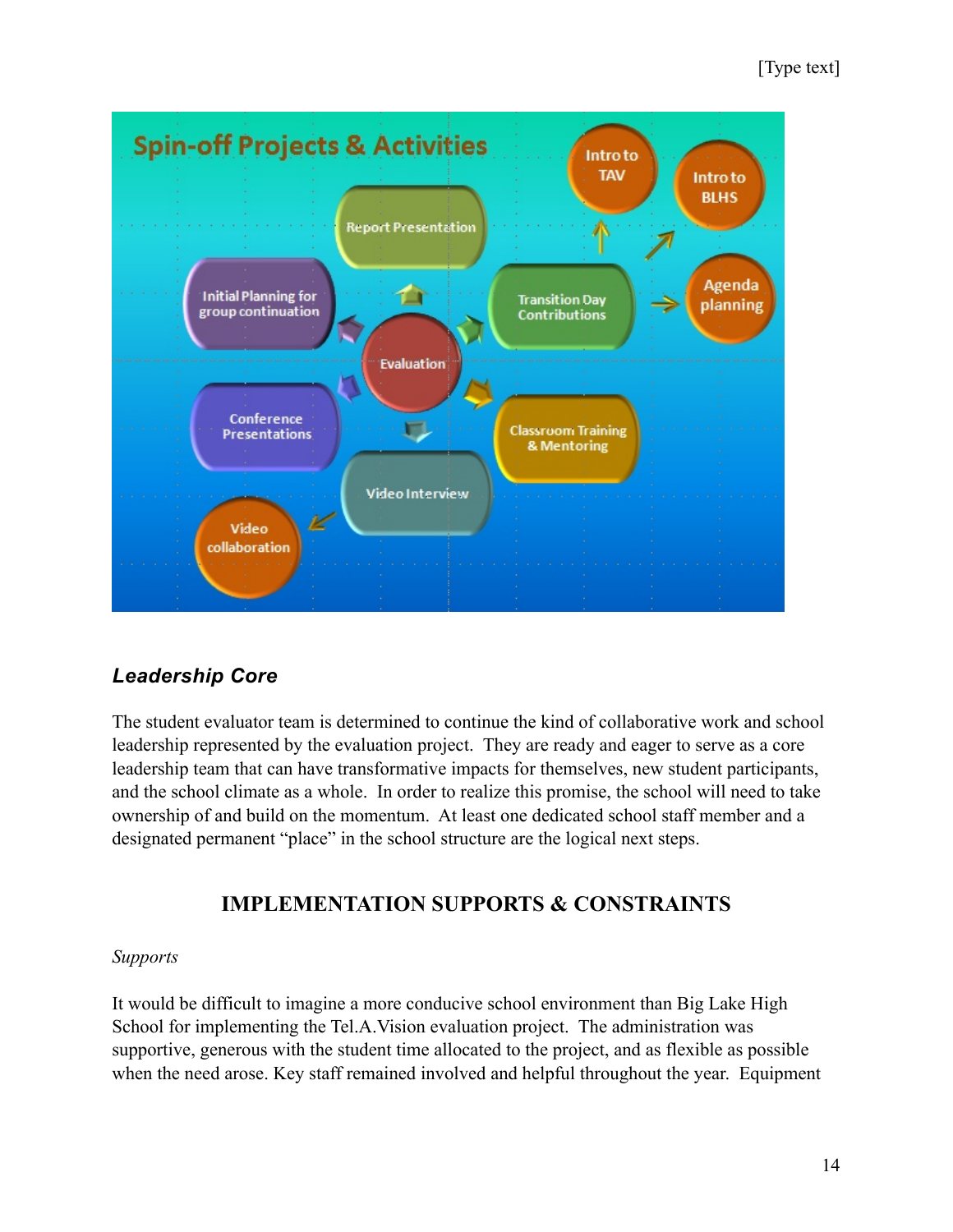and technology was made available as needed. It was a privilege to work with Big Lake High School administration and staff as they lived out their commitment to students.

In addition to a supportive school environment, a great deal of the success of the project comes from the incredible group of motivated young people that made up the student evaluator team. During the second half of the year, the student team talked openly about their reservations when they first volunteered to participate on the evaluation team. However, as they became more involved, took more ownership, developed team unity, planned exciting solutions, saw their efforts coming together, etc, their motivation and commitment grew exponentially. They, too, were a privilege to work with.

#### *Constraints*

Our team was extremely fortunate to have the generous number of meeting opportunities that we did. However, it is important to understand before undertaking a student-led project that administrators, teachers, and students all have mutiple demands on their time and it is a perennial challenge to create an additional work space such as that required by this evaluation project. Even with the generous time allotted, meeting time constraints required regular adjustment of the project goals and activities.

Without doubt, the most significant challenge for the project was establishing and maintaining effective communications with students between meetings, which also had an impact on student follow through for work not being doing during our meetings. The lack of regular and direct contact with the student team is an issue that would be wise to address creatively for future projects of this nature, but is also one that would could easily be resolved if the work was led by a school staff member.

Additional constraints included scheduling conflicts with the school calendar and the inability to integrate evaluation assignments with class work.

### **SUMMARY**

The Tel.A.Vision curriculum implementation at Big Lake High School was highly successful in achieving its objectives for the group of students who participated in the current evaluation. Students had some difficulty in finding value in the program initially, but developed a much stronger appreciation for the Tel.A.Vision process as they completed the videos and their appreciation of its benefits continued later in the year. Students noted that Tel.A.Vision did lead to better communication and friendship development among students and also helped teachers to have a better understanding of students. Although the group involved in the evaluation tended to be more academically advanced, it is anticipated that the suggested improvements to the website and the instructional process will yield similar results next year with the entire 9<sup>th</sup> grade class.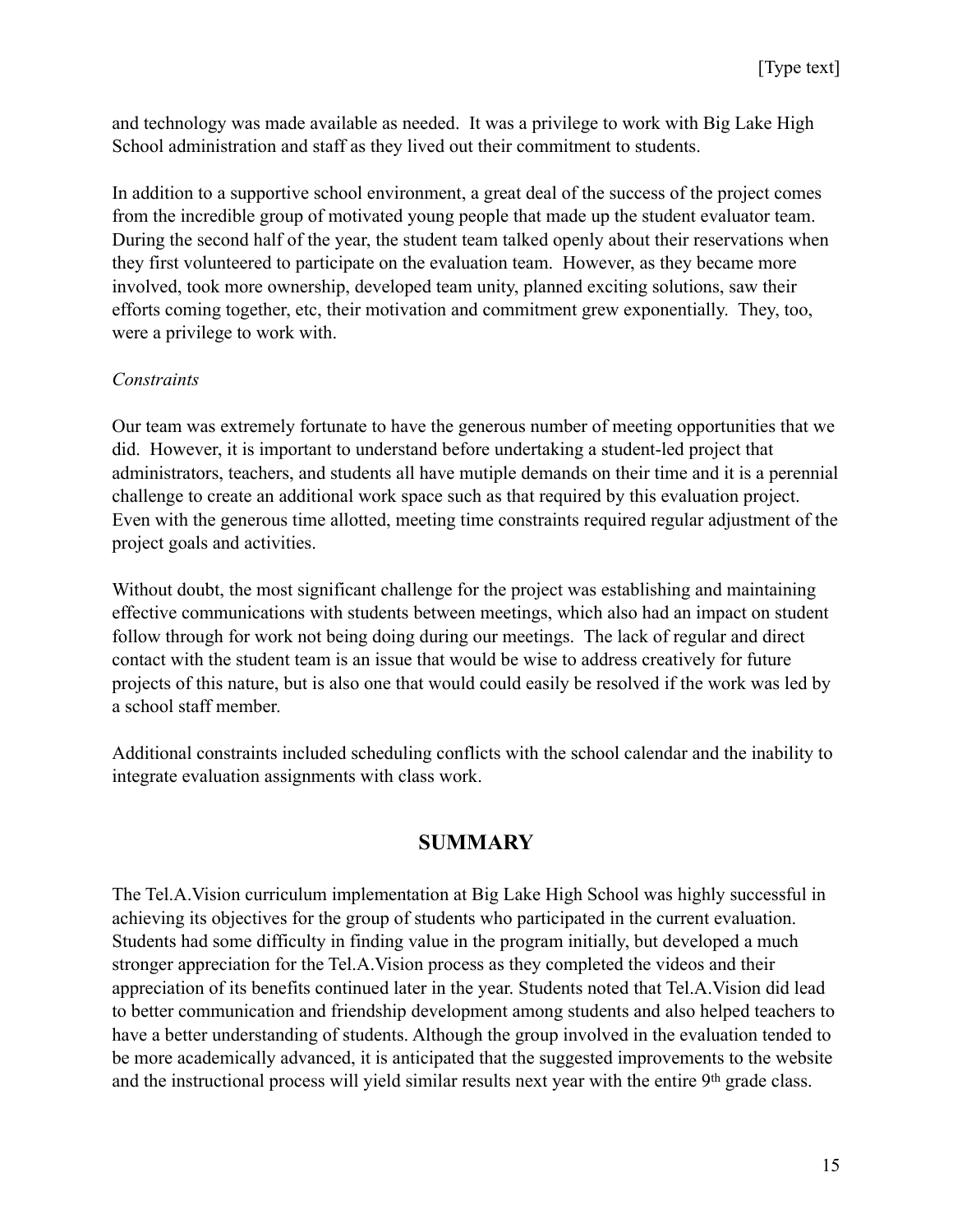Two additional documents are being provided to Big Lake High School to assist in future implementation of both the Tel.A.Vision curriculum and the student engagement model. The *Tel.A.Vision Implementation Recommendations* provides more detail about internal process improvement recommendations and the *Student Evaluator Process* provides a detailed summary and discussion of the process that was followed so that it can be replicated and/or improved upon in the future for evaluation or other school initiatives.

# **APPENDIX 1: EVALUATION PROCESS MAP**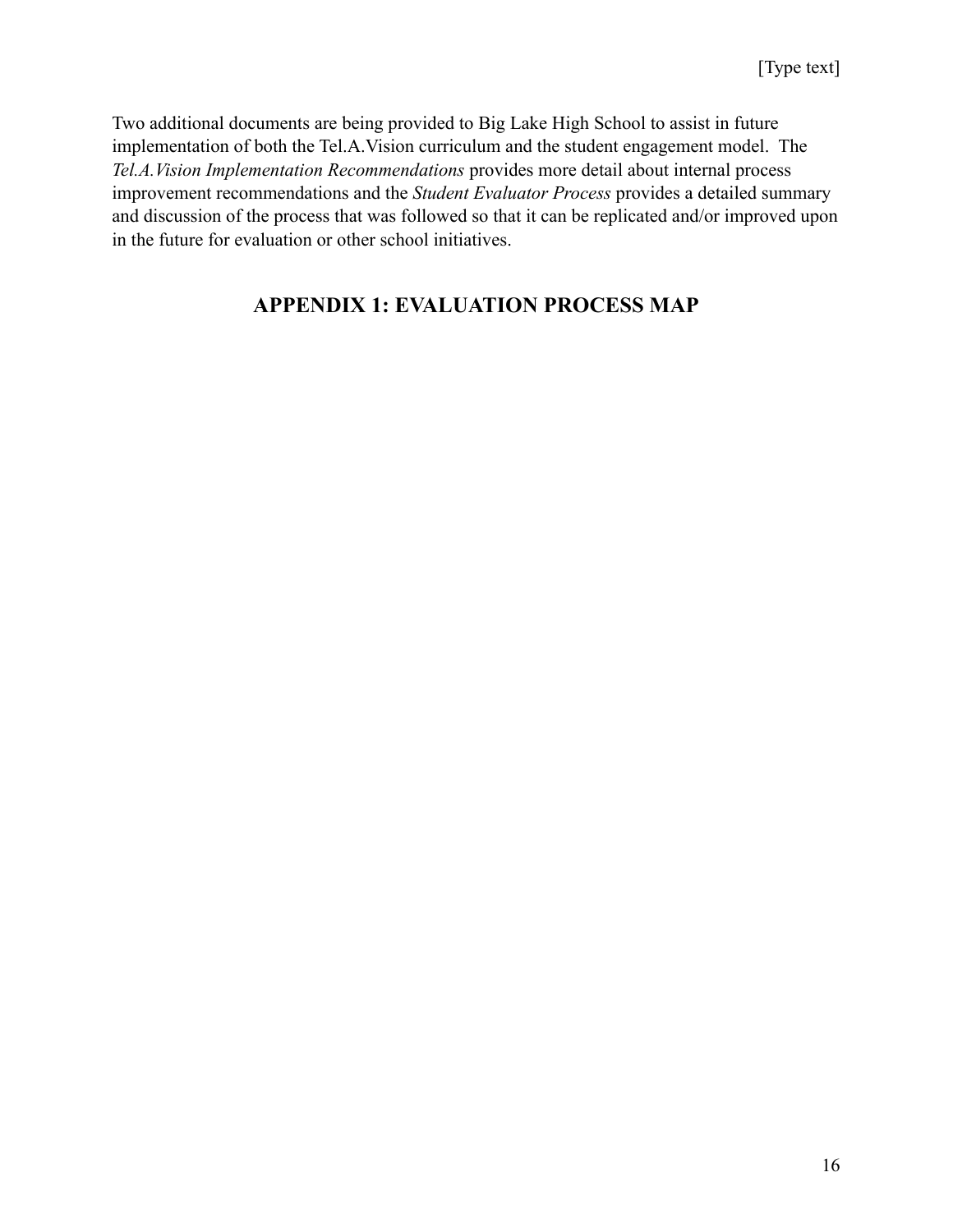### [Type text]



### **APPENDIX 2: BENEFIT & RECOMMENDATION SUMMARY BIG LAKE HIGH SCHOOL TEL.A.VISION EVALUATION**

### *Summary of Key Tel.A.Vision Benefits*

- Increased self confidence
- Excitement about the future
- Motivation to succeed in life
- More serious view of school work
- Improved relationships with classmates and English teachers